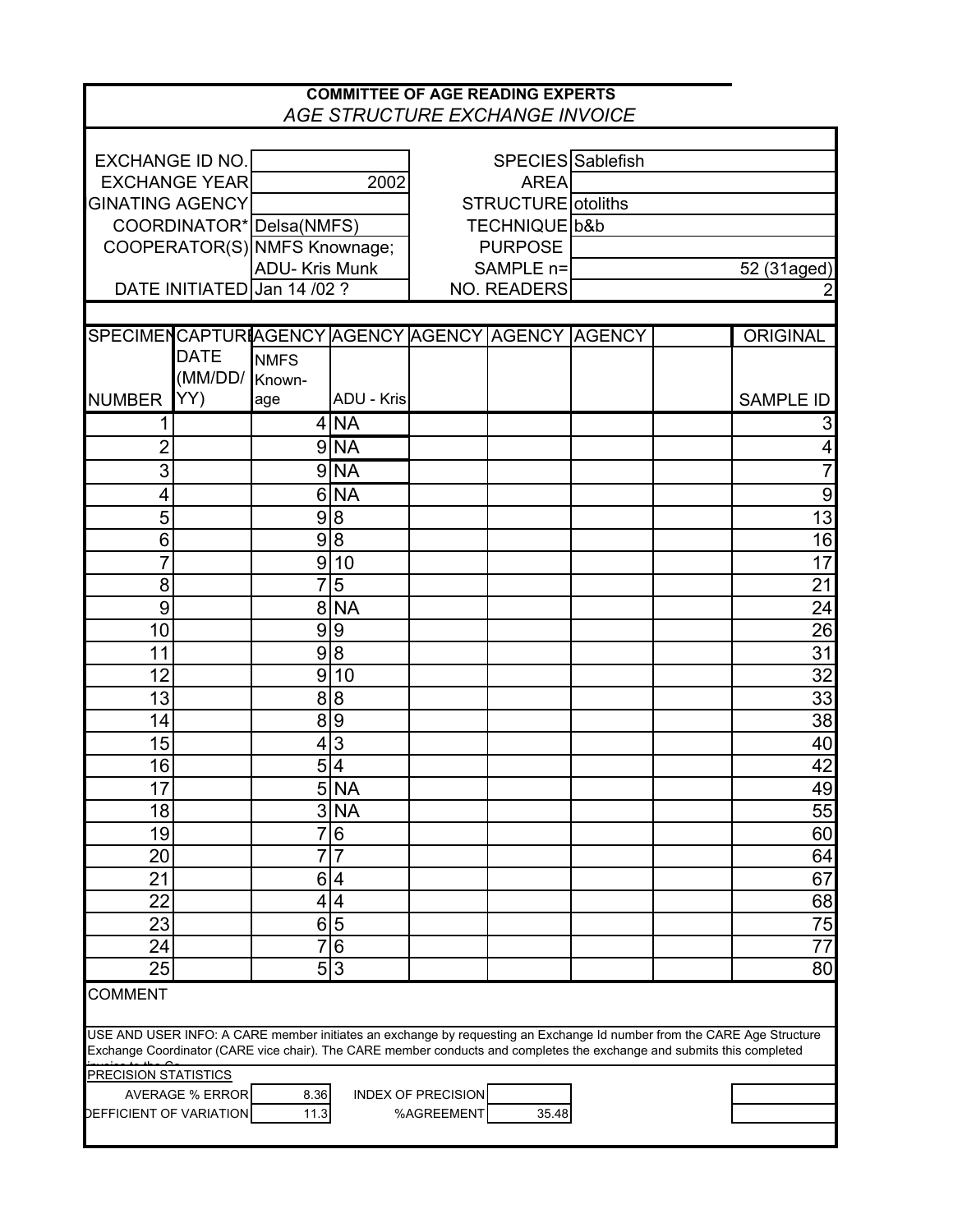|                                                                                                                        |                        |                               |                         |                           | <b>COMMITTEE OF AGE READING EXPERTS</b><br>AGE STRUCTURE EXCHANGE INVOICE |  |                                                                                                                        |
|------------------------------------------------------------------------------------------------------------------------|------------------------|-------------------------------|-------------------------|---------------------------|---------------------------------------------------------------------------|--|------------------------------------------------------------------------------------------------------------------------|
|                                                                                                                        |                        |                               |                         |                           |                                                                           |  |                                                                                                                        |
| <b>EXCHANGE ID NO.</b>                                                                                                 |                        |                               |                         |                           | SPECIES Sablefish                                                         |  |                                                                                                                        |
|                                                                                                                        | <b>EXCHANGE YEAR</b>   |                               | 2002                    |                           | <b>AREA</b>                                                               |  |                                                                                                                        |
| <b>GINATING AGENCY</b>                                                                                                 |                        |                               |                         |                           | <b>STRUCTURE</b> otoliths                                                 |  |                                                                                                                        |
|                                                                                                                        | COORDINATOR* NMFS      |                               |                         |                           | TECHNIQUE b&b                                                             |  |                                                                                                                        |
|                                                                                                                        |                        | COOPERATOR(S) NMFS; ADU(Kris) |                         |                           | <b>PURPOSE</b>                                                            |  |                                                                                                                        |
|                                                                                                                        |                        |                               |                         |                           | SAMPLE n=                                                                 |  | 52 (31aged)                                                                                                            |
|                                                                                                                        |                        | DATE INITIATED Jan 14 /02     |                         |                           | <b>NO. READERS</b>                                                        |  |                                                                                                                        |
|                                                                                                                        |                        |                               |                         |                           |                                                                           |  |                                                                                                                        |
| SPECIMENCAPTUR AGENCY AGENCY AGENCY AGENCY AGENCY                                                                      |                        |                               |                         |                           |                                                                           |  | <b>ORIGINAL</b>                                                                                                        |
|                                                                                                                        | <b>DATE</b>            | <b>NMFS</b>                   |                         |                           |                                                                           |  |                                                                                                                        |
|                                                                                                                        | (MM/DD/                | Known-                        |                         |                           |                                                                           |  |                                                                                                                        |
| <b>NUMBER</b>                                                                                                          | YY)                    | age                           | <b>Kris</b>             |                           |                                                                           |  | <b>SAMPLE ID</b>                                                                                                       |
| 26                                                                                                                     |                        |                               | 4 4                     |                           |                                                                           |  | 82                                                                                                                     |
| 27                                                                                                                     |                        |                               | 6 NA                    |                           |                                                                           |  | 86                                                                                                                     |
| 28                                                                                                                     |                        | $\overline{7}$                | $\overline{7}$          |                           |                                                                           |  | 89                                                                                                                     |
| 29                                                                                                                     |                        | 6                             | 6                       |                           |                                                                           |  | 90                                                                                                                     |
| 30                                                                                                                     |                        |                               | 6 6                     |                           |                                                                           |  | 92                                                                                                                     |
| 31                                                                                                                     |                        | 4                             |                         |                           |                                                                           |  | 93                                                                                                                     |
| 32                                                                                                                     |                        |                               | 4 2                     |                           |                                                                           |  | 96                                                                                                                     |
| 33                                                                                                                     |                        | 4                             |                         |                           |                                                                           |  | 98                                                                                                                     |
| 34                                                                                                                     |                        | 6                             | $\overline{4}$          |                           |                                                                           |  | 99                                                                                                                     |
| 35                                                                                                                     |                        |                               | 4 4                     |                           |                                                                           |  | 106                                                                                                                    |
| 36                                                                                                                     |                        |                               | 6 7                     |                           |                                                                           |  | 108                                                                                                                    |
| 37                                                                                                                     |                        |                               | 6 NA                    |                           |                                                                           |  | 111                                                                                                                    |
| 38                                                                                                                     |                        | 3                             | <b>NA</b>               |                           |                                                                           |  | 114                                                                                                                    |
| 39                                                                                                                     |                        | $\overline{5}$                | ပြ                      |                           |                                                                           |  | 115                                                                                                                    |
| 40                                                                                                                     |                        | 6                             | $\overline{7}$          |                           |                                                                           |  | 116                                                                                                                    |
|                                                                                                                        |                        |                               |                         |                           |                                                                           |  |                                                                                                                        |
| 41                                                                                                                     |                        |                               | $4$ NA                  |                           |                                                                           |  | 119                                                                                                                    |
| 42                                                                                                                     |                        |                               | $4$ NA                  |                           |                                                                           |  | 120                                                                                                                    |
| 43                                                                                                                     |                        |                               | 3 <sub>N</sub> A        |                           |                                                                           |  | 121                                                                                                                    |
| 44                                                                                                                     |                        |                               | 2 NA                    |                           |                                                                           |  | 124                                                                                                                    |
| 45                                                                                                                     |                        |                               | 2 2                     |                           |                                                                           |  | 125                                                                                                                    |
| 46                                                                                                                     |                        |                               | $3\overline{\text{NA}}$ |                           |                                                                           |  | 129                                                                                                                    |
| 47                                                                                                                     |                        | $\overline{2}$                | $\overline{2}$          |                           |                                                                           |  | 131                                                                                                                    |
| 48                                                                                                                     |                        | ن                             | <b>NA</b>               |                           |                                                                           |  | 135                                                                                                                    |
| 49                                                                                                                     |                        | $\overline{2}$                | <b>NA</b>               |                           |                                                                           |  | 136                                                                                                                    |
| 50                                                                                                                     |                        |                               | $\overline{3 2}$        |                           |                                                                           |  | 138                                                                                                                    |
| <b>COMMENT</b>                                                                                                         |                        |                               |                         |                           |                                                                           |  |                                                                                                                        |
| Exchange Coordinator (CARE vice chair). The CARE member conducts and completes the exchange and submits this completed |                        |                               |                         |                           |                                                                           |  | USE AND USER INFO: A CARE member initiates an exchange by requesting an Exchange Id number from the CARE Age Structure |
| <b>PRECISION STATISTICS</b>                                                                                            |                        |                               |                         |                           |                                                                           |  |                                                                                                                        |
|                                                                                                                        | <b>AVERAGE % ERROR</b> |                               |                         | <b>INDEX OF PRECISION</b> |                                                                           |  |                                                                                                                        |
| <b>DEFFICIENT OF VARIATION</b>                                                                                         |                        |                               |                         | %AGREEMENT                |                                                                           |  |                                                                                                                        |
|                                                                                                                        |                        |                               |                         |                           |                                                                           |  |                                                                                                                        |